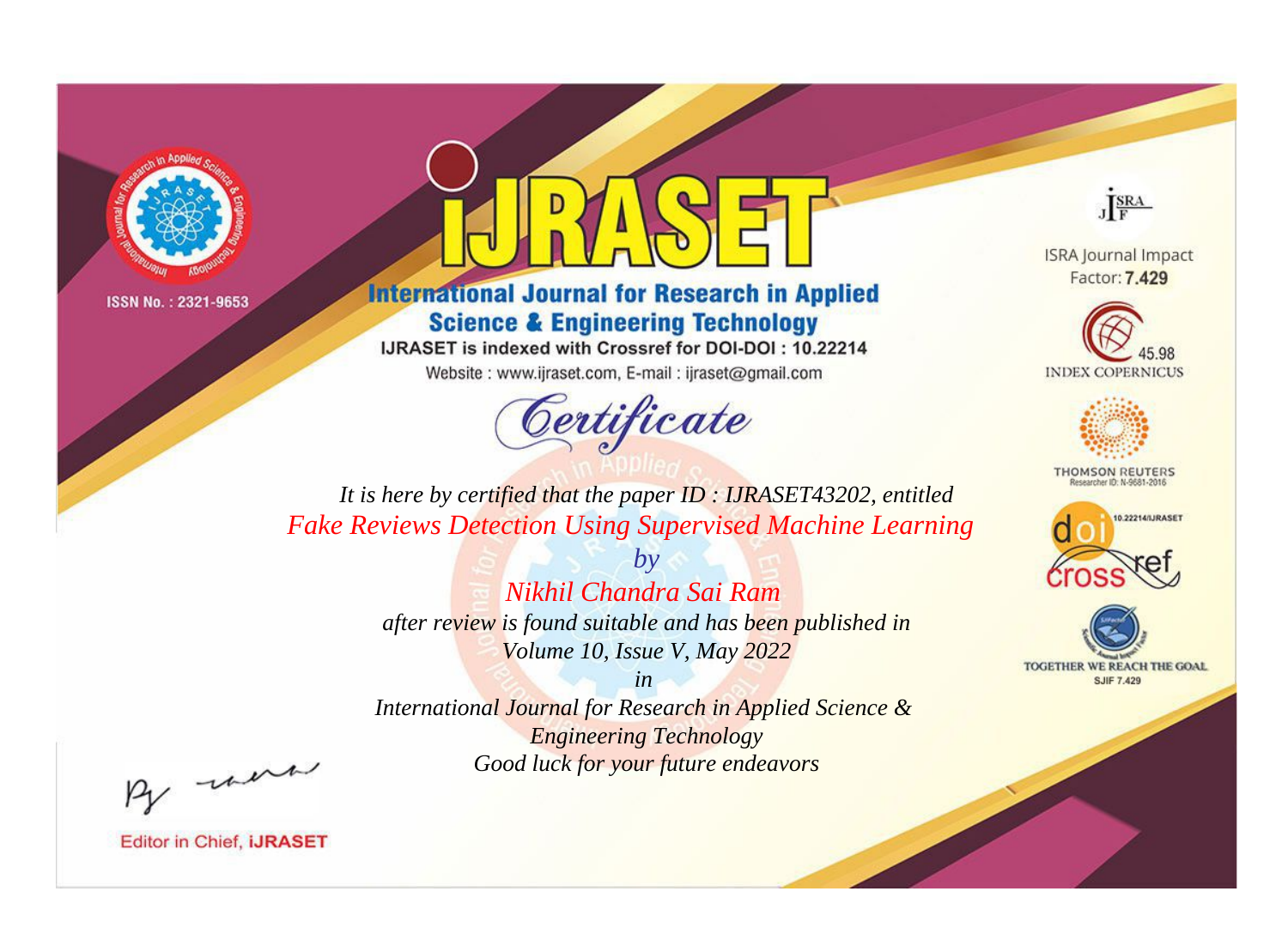



**International Journal for Research in Applied Science & Engineering Technology** 

IJRASET is indexed with Crossref for DOI-DOI: 10.22214

Website: www.ijraset.com, E-mail: ijraset@gmail.com



JERA

**ISRA Journal Impact** Factor: 7.429





**THOMSON REUTERS** 



TOGETHER WE REACH THE GOAL **SJIF 7.429** 

*It is here by certified that the paper ID : IJRASET43202, entitled Fake Reviews Detection Using Supervised Machine Learning*

> *Gowtham Vakati after review is found suitable and has been published in Volume 10, Issue V, May 2022*

*by*

*in* 

*International Journal for Research in Applied Science & Engineering Technology Good luck for your future endeavors*

By morn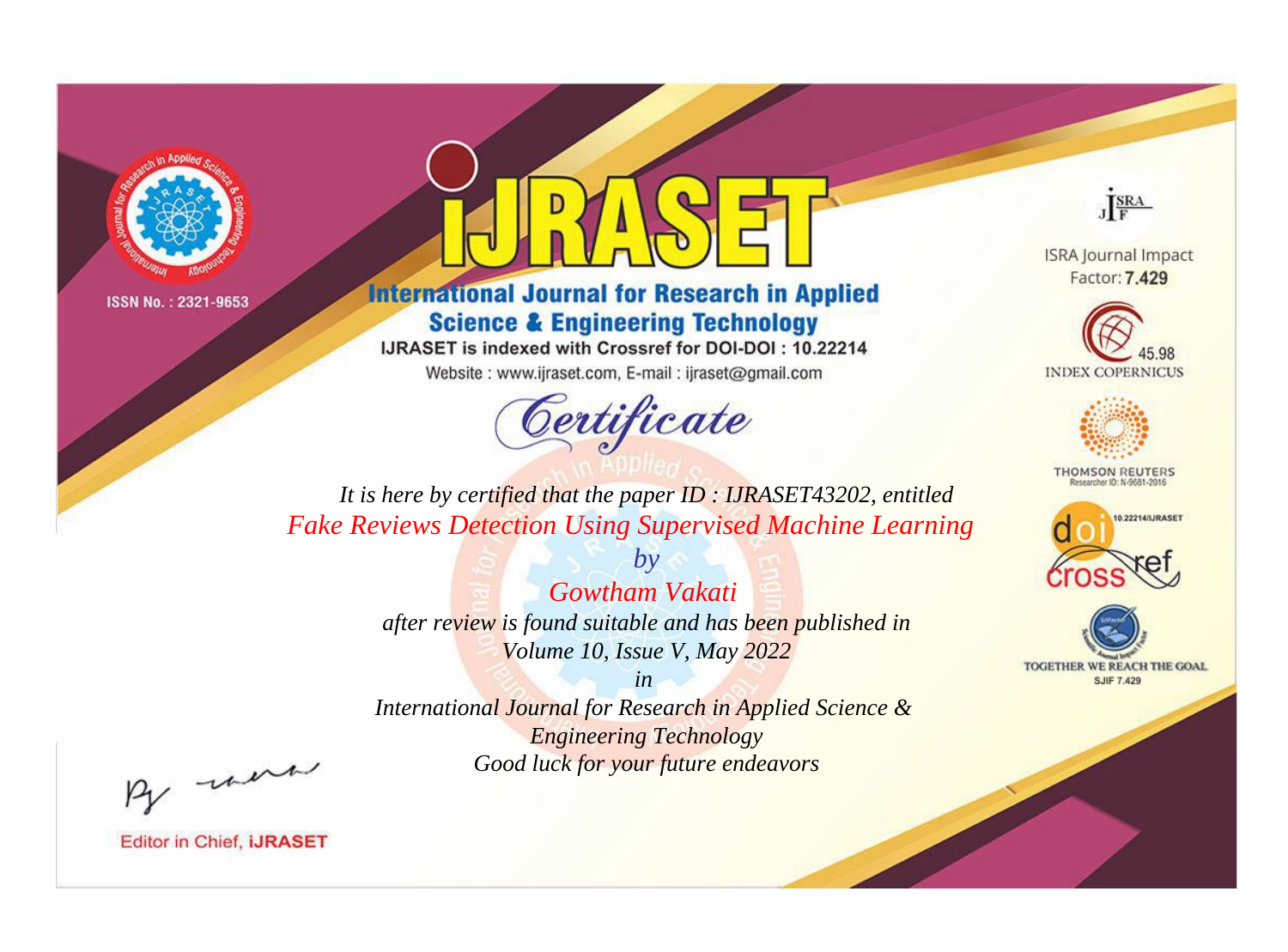

## **International Journal for Research in Applied Science & Engineering Technology**

IJRASET is indexed with Crossref for DOI-DOI: 10.22214

Website: www.ijraset.com, E-mail: ijraset@gmail.com

## Certificate

JERA

**ISRA Journal Impact** Factor: 7.429





**THOMSON REUTERS** 



TOGETHER WE REACH THE GOAL **SJIF 7.429** 

It is here by certified that the paper ID : IJRASET43202, entitled **Fake Reviews Detection Using Supervised Machine Learning** 

> $b\nu$ Jagadesh Varma Nadimpalli after review is found suitable and has been published in Volume 10, Issue V, May 2022

 $in$ International Journal for Research in Applied Science & **Engineering Technology** Good luck for your future endeavors

By morn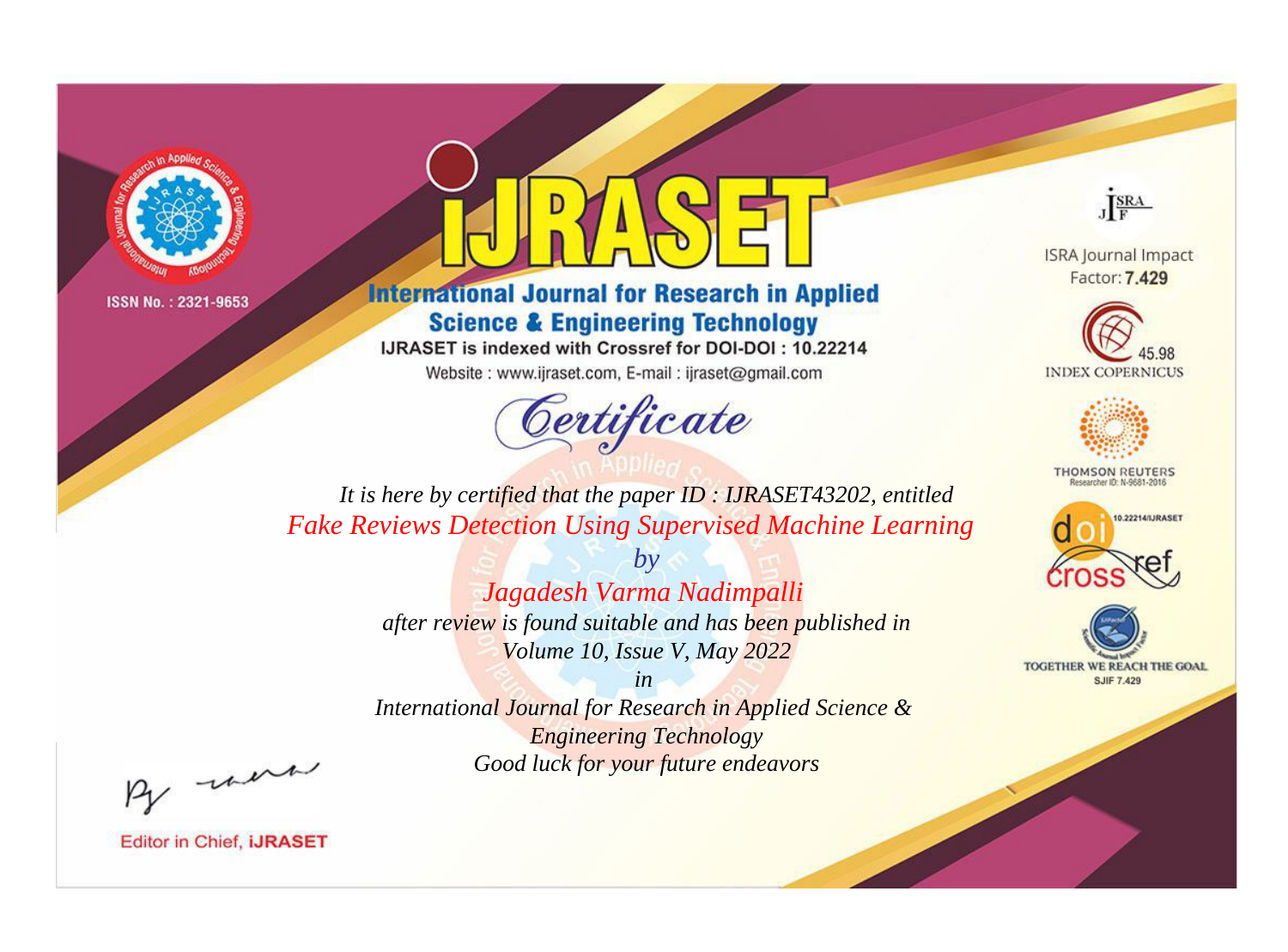



**International Journal for Research in Applied Science & Engineering Technology** 

IJRASET is indexed with Crossref for DOI-DOI: 10.22214

Website: www.ijraset.com, E-mail: ijraset@gmail.com



JERA

**ISRA Journal Impact** Factor: 7.429





**THOMSON REUTERS** 



TOGETHER WE REACH THE GOAL **SJIF 7.429** 

*It is here by certified that the paper ID : IJRASET43202, entitled Fake Reviews Detection Using Supervised Machine Learning*

> *Yash Sah after review is found suitable and has been published in Volume 10, Issue V, May 2022*

*by*

*in* 

*International Journal for Research in Applied Science & Engineering Technology Good luck for your future endeavors*

By morn